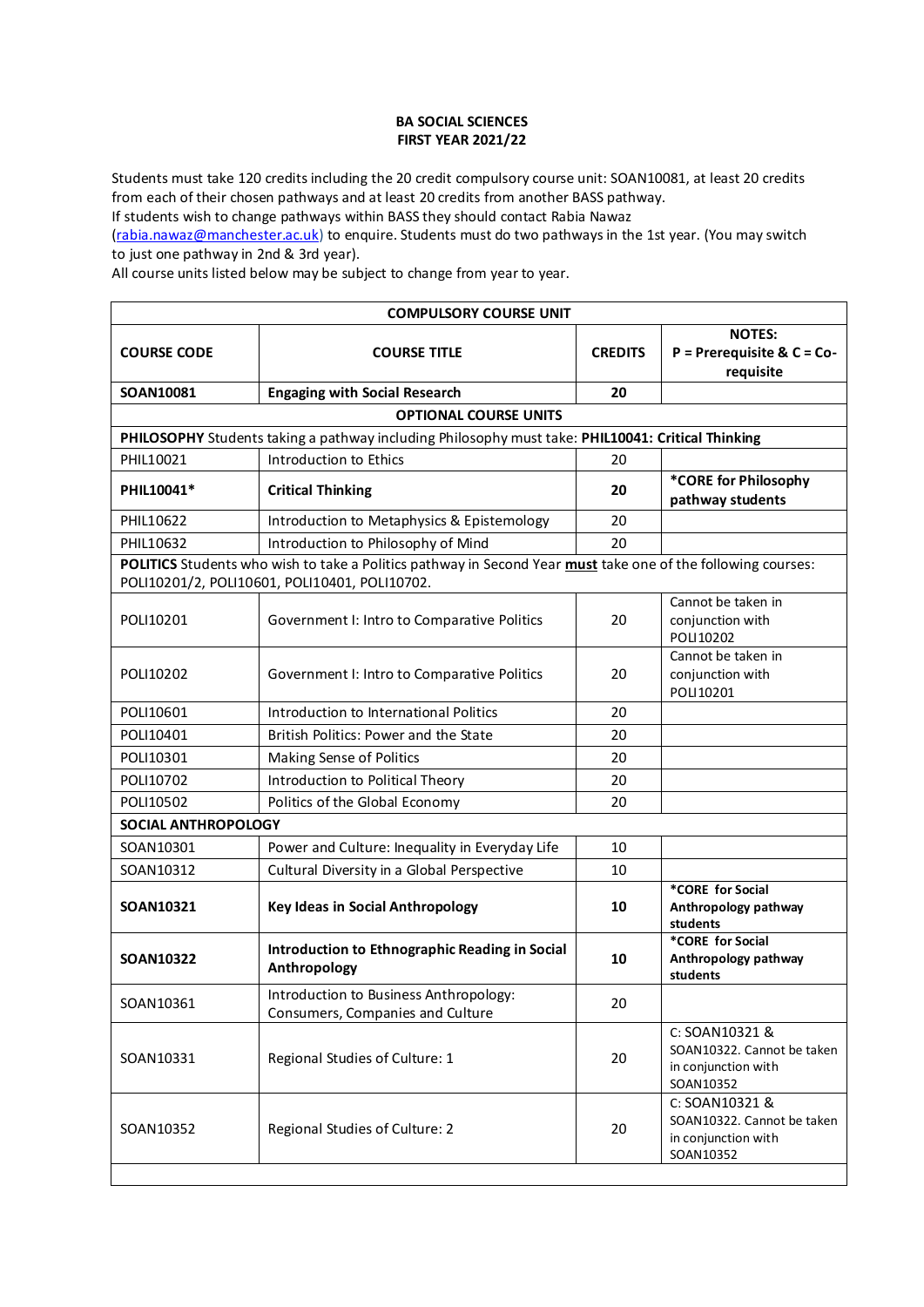| <b>DATA ANALYTICS (formerly Quantitative Methods)</b>                                                       |                                                                                                                                  |    |                                              |  |
|-------------------------------------------------------------------------------------------------------------|----------------------------------------------------------------------------------------------------------------------------------|----|----------------------------------------------|--|
| SOST10021*                                                                                                  | Students taking a pathway including Data Analytics must take: SOST10021: Measuring Inequalities<br><b>Measuring Inequalities</b> | 20 | *CORE for Data Analytics<br>pathway students |  |
| SOST10012                                                                                                   | <b>Understanding Social Media</b>                                                                                                | 20 |                                              |  |
| <b>SOCIOLOGY</b>                                                                                            | Students taking a pathway including Sociology must take either SOCY10421and/or SOCY10432                                         |    |                                              |  |
| SOCY10421                                                                                                   | <b>Contested Foundations of Social Thought</b>                                                                                   | 20 |                                              |  |
| SOCY10441                                                                                                   | Media, Culture & Society                                                                                                         | 20 |                                              |  |
| SOCY10401                                                                                                   | Inequalities in Contemporary British Society                                                                                     | 20 |                                              |  |
| SOCY10432                                                                                                   | <b>Contemporary Social Thought</b>                                                                                               | 20 |                                              |  |
| SOCY10912                                                                                                   | Work, Organisations & Society                                                                                                    | 20 |                                              |  |
| SOCY10462                                                                                                   | <b>Global Social Challenges</b>                                                                                                  | 20 |                                              |  |
| <b>CRIMINOLOGY</b>                                                                                          |                                                                                                                                  |    |                                              |  |
| CRIM10001                                                                                                   | Crime and Society                                                                                                                | 20 |                                              |  |
| CRIM10421                                                                                                   | <b>Foundations of Criminal Justice</b>                                                                                           | 20 |                                              |  |
| CRIM10441                                                                                                   | Foundations of Criminological Scholarship                                                                                        | 20 |                                              |  |
| CRIM10432                                                                                                   | Psychology, Crime and Criminal Justice                                                                                           | 20 |                                              |  |
| CRIM10072                                                                                                   | Criminological Research Methods                                                                                                  | 20 |                                              |  |
| LAWS10082                                                                                                   | Criminal Law (Criminology)                                                                                                       | 20 |                                              |  |
| OTHER COURSE UNITS Students may take a maximum of 20 credits from this section, but please note these units |                                                                                                                                  |    |                                              |  |
| do not count towards your quota of credits for your BASS pathways.                                          |                                                                                                                                  |    |                                              |  |
| ECON10221                                                                                                   | Microeconomics 1                                                                                                                 | 10 |                                              |  |
| ECON10252                                                                                                   | Macroeconomics 1                                                                                                                 | 10 |                                              |  |
| ECON10002                                                                                                   | Development Studies                                                                                                              | 10 |                                              |  |

**FREE CHOICE COURSE UNITS please note these units do not count towards your quota of credits for your BASS pathway(s).**

In addition to the above course units listed you may take up to 20 credits of free choice.

Students who wish to select a course unit within the Manchester Leadership Programme (MLP) as part of your free choice selection, please go to the MLP website at[: http://www.mlp.manchester.ac.uk/](http://www.mlp.manchester.ac.uk/) for full details. Applications to select these course units will be made available from mid-May. MLP course units can only be selected in the second year.

Students who wish to select a course unit within the University College as part of your free choice selection, please go to the University College website at[: http://www.college.manchester.ac.uk/courses/](http://www.college.manchester.ac.uk/courses/) for full details.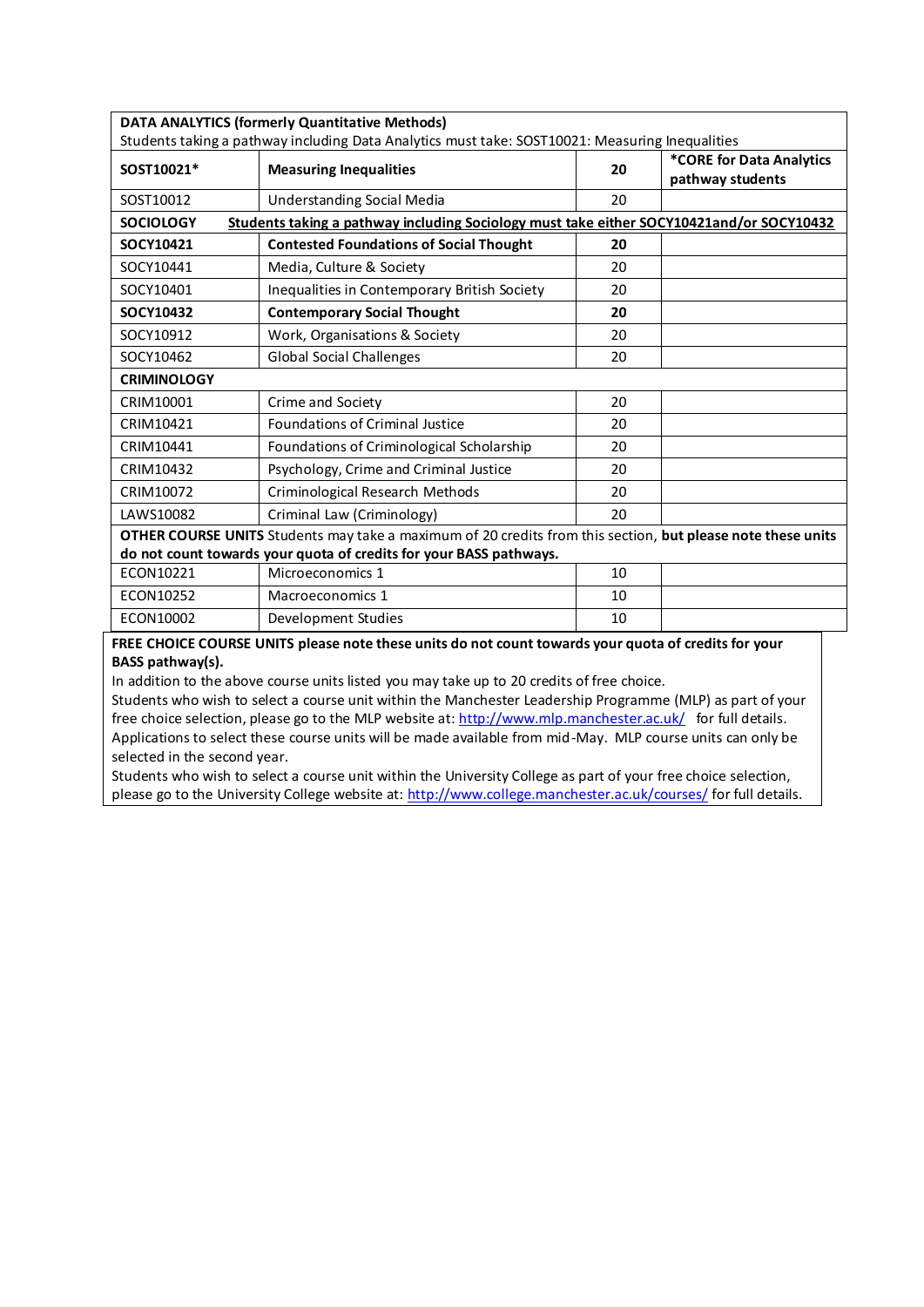## **BA SOCIAL SCIENCES SECOND YEAR 2021/22**

Students must take 120 course credits. If students wish to change pathways within BASS they should contact Rabia Nawaz [\(rabia.nawaz@manchester.ac.uk\)](mailto:rabia.nawaz@manchester.ac.uk) to enquire. In the second and third year, students can be permitted to do joint or single area pathways on BASS.

Students specialising in one pathway must take a minimum of 60 credits or a maximum of 80 credits from that pathway.

Students specialising in two pathways must take at least 40 credits from each pathway.

Students **must** take at least one core methodology course in one of their pathway subjects.

Students can take up to 20 credits of first year units which appear within the first year Programme Structure or 20 credits of free choice.

All units listed below may be subject to change from year to year.

|                    |                                                                                                                                                                            |                | <b>NOTES:</b>                                                                                                                                                          |  |
|--------------------|----------------------------------------------------------------------------------------------------------------------------------------------------------------------------|----------------|------------------------------------------------------------------------------------------------------------------------------------------------------------------------|--|
| <b>COURSE CODE</b> | <b>COURSE TITLE</b>                                                                                                                                                        | <b>CREDITS</b> | $P = Prerequires & C = Co-$                                                                                                                                            |  |
|                    |                                                                                                                                                                            |                | requisite                                                                                                                                                              |  |
|                    | <b>CORE METHODOLOGY COURSES</b> - It is recommended that you pick a core methodology unit in the pathway<br>you wish to do your dissertation in once you reach third year. |                |                                                                                                                                                                        |  |
| PHIL20242          | 20 <sup>th</sup> Century Analytical Philosophy                                                                                                                             | 20             | P: 20 credits of Level 1<br>Philosophy units                                                                                                                           |  |
| POLI20902          | How to Conduct Politics Research                                                                                                                                           | 20             | P: 20 credits of Level 1<br>Politics units and C: 20<br>credits of Level 2 Politics<br>units.                                                                          |  |
| SOAN20842          | The Ethnographer's Craft                                                                                                                                                   | 20             | C: 40 credits SOAN units at<br>level 1 or 2                                                                                                                            |  |
| SOST20022          | Essentials of Survey Design & Analysis                                                                                                                                     | 20             | *CORE for Quantitative<br>Methods pathway<br>students.<br>Taking this module enables<br>you to apply for a Q-Step<br>Summer Project,: see<br>website for further info* |  |
| SOST20012          | The Survey Method in Social Research                                                                                                                                       | 20             | <b>Students doing Sociology</b><br>pathways can choose this<br>as a core methodology<br>course. This is not available<br>to Quantitative Methods<br>pathway students.  |  |
| SOCY20091          | Qualitative Social Research Design &<br>Methods                                                                                                                            | 20             |                                                                                                                                                                        |  |
| CRIM20441          | Making Sense of Criminological Data                                                                                                                                        | 20             | A potential Q-Step<br>Summer Project' pre-<br>requisite: see website for<br>further info*                                                                              |  |
| CRIM20452          | Modelling Criminological Data                                                                                                                                              | 20             | Proviso: LAWS20441 or see<br>lecturer if not taken.<br>A potential Q-Step<br>Summer Project' pre-<br>requisite: see website for<br>further info*                       |  |
| <b>PHILOSOPHY</b>  |                                                                                                                                                                            |                |                                                                                                                                                                        |  |
| PHIL20271          | Philosophy of Mind                                                                                                                                                         | 20             |                                                                                                                                                                        |  |
| PHIL20021          | Philosophy of Religion                                                                                                                                                     | 20             |                                                                                                                                                                        |  |
| PHIL20611          | Phenomenology                                                                                                                                                              | $20\,$         |                                                                                                                                                                        |  |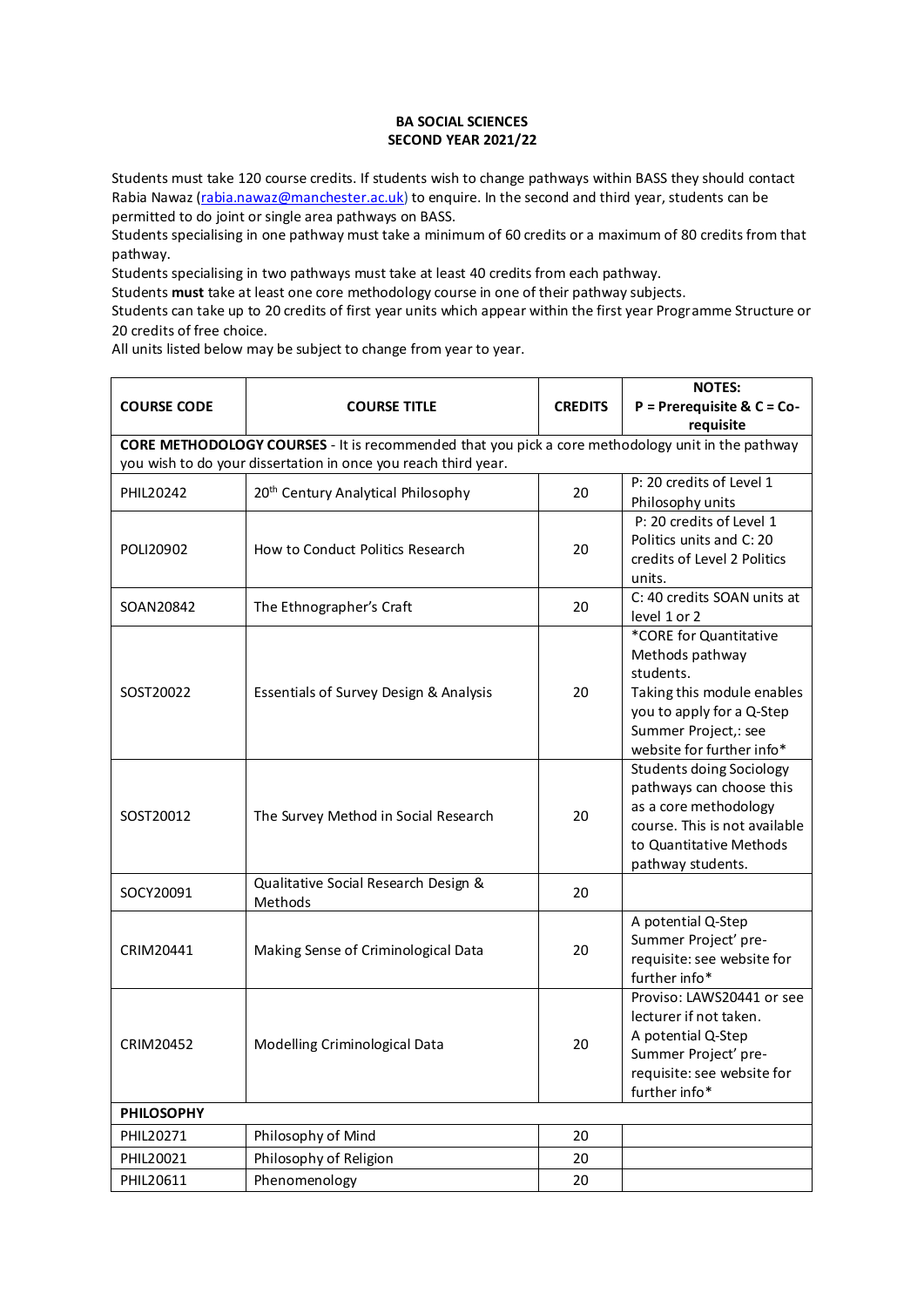| PHIL20032                                             | Applied Philosophy                                               | 20 |                                                                                                                                                                                                               |  |
|-------------------------------------------------------|------------------------------------------------------------------|----|---------------------------------------------------------------------------------------------------------------------------------------------------------------------------------------------------------------|--|
| PHIL20042                                             | Formal Logic                                                     | 20 | P: PHIL10042                                                                                                                                                                                                  |  |
| PHIL20242                                             | 20 <sup>th</sup> Century Analytical Philosophy                   | 20 |                                                                                                                                                                                                               |  |
| PHIL20232                                             | Ethics                                                           | 20 |                                                                                                                                                                                                               |  |
| PHIL23022                                             | Hegel and Marx                                                   | 20 |                                                                                                                                                                                                               |  |
| <b>POLITICS</b>                                       |                                                                  |    |                                                                                                                                                                                                               |  |
| POLI20521                                             | Questions about International Politics                           | 20 |                                                                                                                                                                                                               |  |
| POLI20531                                             | British Politics and Society since 1940:<br>From Blitz to Brexit | 20 |                                                                                                                                                                                                               |  |
| POLI20711                                             | The Politics of Globalisation                                    | 20 |                                                                                                                                                                                                               |  |
| POLI20881                                             | <b>Ideals of Social Justice</b>                                  | 20 | P: POLI10702                                                                                                                                                                                                  |  |
| POLI21001                                             | Comparative West European Politics                               | 20 |                                                                                                                                                                                                               |  |
| POLI21041                                             | Asia-Pacific Security                                            | 20 |                                                                                                                                                                                                               |  |
| POLI20311                                             | Politics by Numbers                                              | 20 |                                                                                                                                                                                                               |  |
| POLI20961                                             | Challenges for Democratic Politics                               | 20 |                                                                                                                                                                                                               |  |
| POLI20332                                             | The Politics of Insecurity                                       | 20 |                                                                                                                                                                                                               |  |
| POLI20602                                             | Arguing about Politics                                           | 20 | P: POLI10702 OR<br>POLI20881                                                                                                                                                                                  |  |
| POLI20722                                             | The Politics of Development                                      | 20 |                                                                                                                                                                                                               |  |
| POLI20742                                             | Gender and Politics in Comparative<br>Perspective                | 20 |                                                                                                                                                                                                               |  |
| POLI20802                                             | The Politics of Policy Making                                    | 20 |                                                                                                                                                                                                               |  |
| POLI20902                                             | How to Conduct Politics Research                                 | 20 | P: 20 credits of Level 1<br>Politics units and C: 20<br>credits of Level 2 Politics<br>units. Taking this module<br>enables you to apply for a<br>Q-Step Summer Project,:<br>see website for further<br>info* |  |
| POLI20982                                             | <b>Environmental Politics</b>                                    | 20 |                                                                                                                                                                                                               |  |
| POLI21012                                             | Southern European Politics                                       | 20 |                                                                                                                                                                                                               |  |
| SOCIAL ANTHROPOLOGY                                   |                                                                  |    |                                                                                                                                                                                                               |  |
| SOAN20811                                             | Anthropology of Religion                                         | 20 |                                                                                                                                                                                                               |  |
| SOAN20821                                             | Political and Economic Anthropology                              | 20 |                                                                                                                                                                                                               |  |
| SOAN20802                                             | Anthropology of Kinship, Gender and Sex                          | 20 | P: SOAN10312 or<br>SOAN10321 & SOAN10322                                                                                                                                                                      |  |
| SOAN20842                                             | The Ethnographer's Craft                                         | 20 | C: 40 credits SOAN units at<br>level 1 or 2                                                                                                                                                                   |  |
| SOAN20852                                             | Materiality & Representation                                     | 20 |                                                                                                                                                                                                               |  |
| <b>DATA ANALYTICS (Formerly Quantitative Methods)</b> |                                                                  |    |                                                                                                                                                                                                               |  |
| SOST20041                                             | Market Research                                                  | 10 | Taking this module enables<br>you to apply for a Q-Step<br>Summer Project,: see<br>website for further info*                                                                                                  |  |
| SOST20022*                                            | Essentials of Survey Design & Analysis                           | 20 | *CORE for Quantitative<br>Methods pathway<br>students.<br>Taking this module enables<br>you to apply for a Q-Step                                                                                             |  |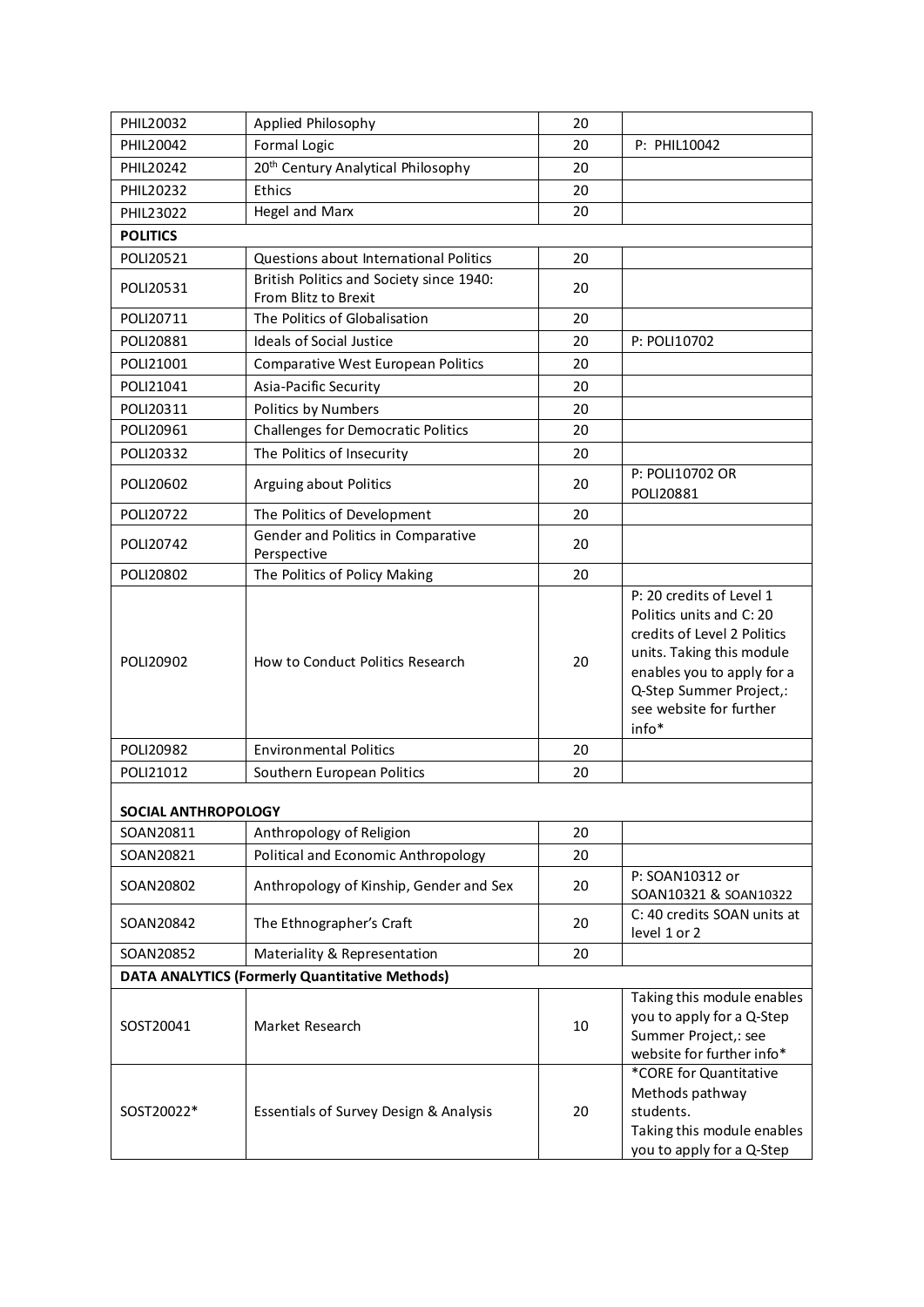| SOST20142                                                                                                                                                                         | <b>Applied Statistics for Social Scientists</b>          | 20 | Summer Project,: see<br>website for further info*<br>*CORE for Quantitative<br>Methods pathway               |
|-----------------------------------------------------------------------------------------------------------------------------------------------------------------------------------|----------------------------------------------------------|----|--------------------------------------------------------------------------------------------------------------|
| <b>SOCIOLOGY</b>                                                                                                                                                                  |                                                          |    | students.                                                                                                    |
|                                                                                                                                                                                   | Qualitative Social Research Design &                     |    |                                                                                                              |
| SOCY20091                                                                                                                                                                         | Methods                                                  | 20 |                                                                                                              |
| SOCY20601                                                                                                                                                                         | Social Class and Inequality in Britain                   | 20 |                                                                                                              |
| SOCY20241                                                                                                                                                                         | New Media                                                | 20 |                                                                                                              |
| SOCY20701                                                                                                                                                                         | Family, Relationships and Everyday Life                  | 20 |                                                                                                              |
| SOCY20961                                                                                                                                                                         | Racism and Ethnicity in the UK                           | 20 |                                                                                                              |
| SOCY20231                                                                                                                                                                         | Sustainability, Consumption & Global<br>Responsibilities | 20 |                                                                                                              |
| SOCY20282                                                                                                                                                                         | Social Change in China                                   | 20 |                                                                                                              |
| SOCY20032                                                                                                                                                                         | Work, Economy & Society                                  | 20 |                                                                                                              |
| SOCY20052                                                                                                                                                                         | <b>Education and Society</b>                             | 20 |                                                                                                              |
| SOCY20892                                                                                                                                                                         | Gender, Sexuality and Culture                            | 20 |                                                                                                              |
| SOST20012                                                                                                                                                                         | The Survey Method in Social Research                     | 20 | Taking this module enables<br>you to apply for a Q-Step<br>Summer Project,: see<br>website for further info* |
| <b>CRIMINOLOGY</b>                                                                                                                                                                |                                                          |    |                                                                                                              |
| CRIM20441                                                                                                                                                                         | Making Sense of Criminological Data                      | 20 | A potential Q-Step<br>Summer Project' pre-<br>requisite: see website for<br>further info*                    |
| CRIM20051                                                                                                                                                                         | Policing and the Police                                  | 20 |                                                                                                              |
| CRIM20701                                                                                                                                                                         | Criminology and Criminal Justice in Action               | 20 |                                                                                                              |
| CRIM20412                                                                                                                                                                         | <b>Explaining Crime and Deviance</b>                     | 20 |                                                                                                              |
| CRIM20452                                                                                                                                                                         | Modelling Criminological Data                            | 20 | P:CRIM20441 or<br>SOST10021 or any stats<br>course                                                           |
| CRIM20692                                                                                                                                                                         | <b>Understanding Punishment</b>                          | 20 |                                                                                                              |
| LAWS20101                                                                                                                                                                         | Jurisprudence                                            | 20 | This unit cannot be taken<br>in addition to a free choice<br>unit.                                           |
| UCIL21701                                                                                                                                                                         | Security and Surveillance                                | 20 | This unit cannot be taken<br>in addition to a free choice<br>unit.                                           |
| OTHER COURSE UNITS Students may take a maximum of 20 credits from this section, but please note<br>these units do not count towards your quota of units for your BASS pathway(s). |                                                          |    |                                                                                                              |

**FREE CHOICE COURSE UNITS please note these units do not count towards your quota of credits for your BASS pathway(s).**

In addition to the above course units listed you may take up to 20 credits of free choice.

Students who wish to select a course unit within the Manchester Leadership Programme (MLP) as part of your free choice selection, please go to the MLP website at[: http://www.mlp.manchester.ac.uk/](http://www.mlp.manchester.ac.uk/) for full details. Applications to select these course units will be made available from mid-May. MLP course units can only be selected in the second year.

Students who wish to select a course unit within the University College as part of your free choice selection, please go to the University College website at[: http://www.college.manchester.ac.uk/courses/](http://www.college.manchester.ac.uk/courses/) for full details.

\***Q-Step Summer Project info** - There is a requirement of a 2.1 level performance over year 1 and 2 and further conditions outlined in the Q-Step website: [http://www.humanities.manchester.ac.uk/q](http://www.humanities.manchester.ac.uk/q-step/internships/who-can-apply/)[step/internships/who-can-apply/.](http://www.humanities.manchester.ac.uk/q-step/internships/who-can-apply/)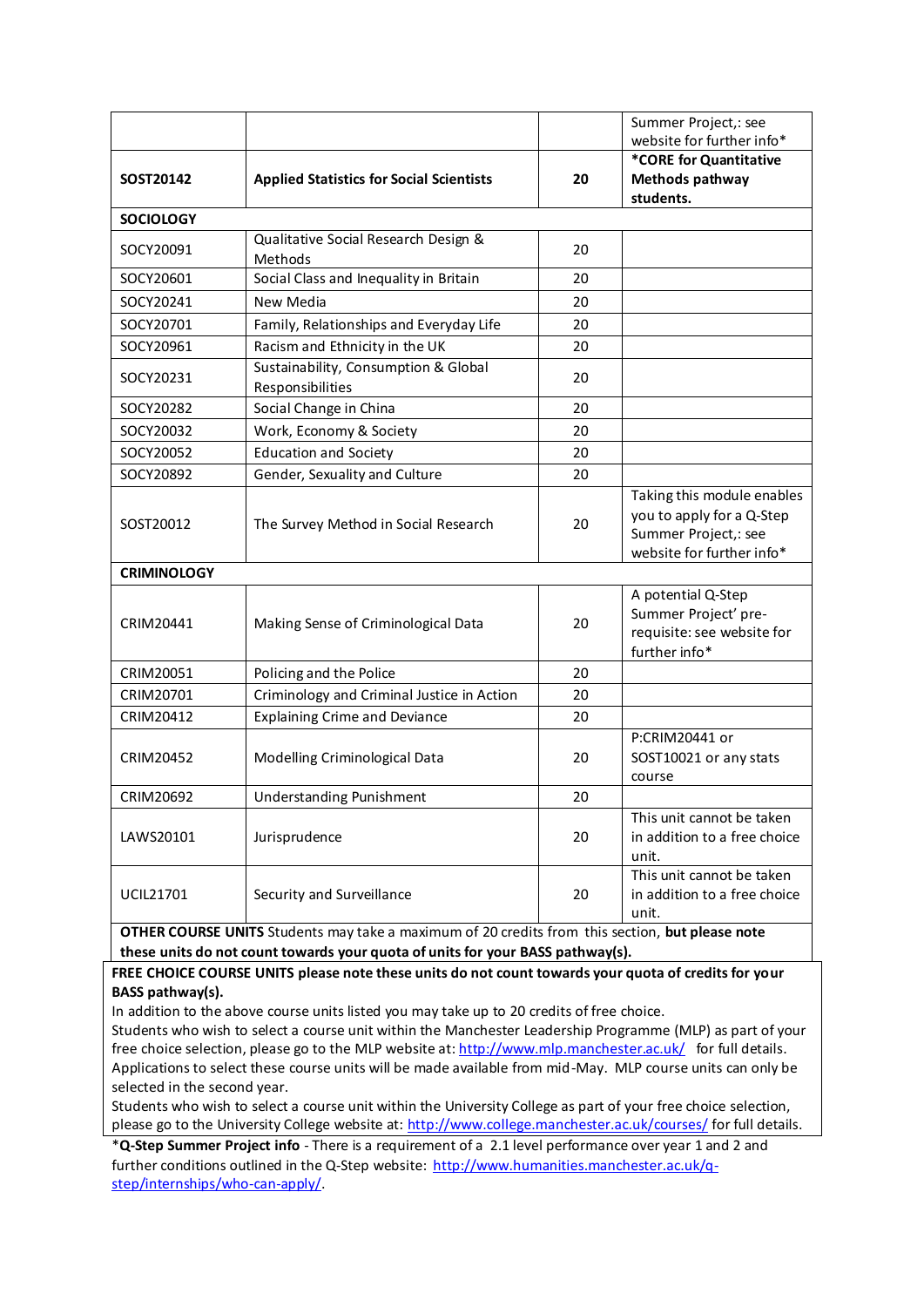## **BA SOCIAL SCIENCES THIRD YEAR 2021/22**

Students must take 120 course credits including a compulsory dissertation; students must take a dissertation from one of their pathway subjects.

If students wish to change pathways within BASS they should contact Rabia Nawaz

[\(rabia.nawaz@manchester.ac.uk\)](mailto:rabia.nawaz@manchester.ac.uk) to enquire. In the third year, students can be permitted to do joint or single area pathways on BASS.

Students specialising in one pathway must take a minimum of 60 credits or a maximum of 80 credits from that pathway. Students must take a dissertation from their pathway area.

Students specialising in two pathways must take at least 40 credits from each pathway.

Students can take up to 20 credits of second year units which appear within the second year Programme Structure or 20 credits of free choice.

All units listed below may be subject to change from year to year.

|                                        |                       |                | <b>NOTES:</b>             |
|----------------------------------------|-----------------------|----------------|---------------------------|
| <b>COURSE CODE</b>                     | <b>COURSE TITLE</b>   | <b>CREDITS</b> | $P = Prerequire & C =$    |
|                                        |                       |                | Co-requisite              |
| <b>COMPULSORY DISSERTATION COURSES</b> |                       |                |                           |
|                                        |                       |                | P: 40 credits of Level 2  |
| PHIL30001                              | Dissertation A        | 20             | PHIL units                |
| PHIL30002                              | Dissertation A        | 20             | P: 40 credits of Level 2  |
|                                        |                       |                | PHIL units                |
|                                        |                       |                | Permission from           |
|                                        |                       |                | Philosophy required in    |
| PHIL30030                              | Dissertation B        | 40             | addition to P: 40 credits |
|                                        |                       |                | of Level 2 PHIL units; C: |
|                                        |                       |                | 20 credits of Level 3     |
|                                        |                       |                | PHIL units.               |
|                                        |                       |                | P: 40 credits of Level 2  |
|                                        |                       |                | Politics units; C: 20     |
| POLI30300                              | Dissertation A        | 40             | credits of Level 3 POLI   |
|                                        |                       |                | units. Cannot be taken    |
|                                        |                       |                | in conjunction with       |
|                                        |                       |                | POLI30380                 |
|                                        | <b>Dissertation B</b> | 20             | P: 40 credits of Level 2  |
| POLI30380                              |                       |                | Politics units. Cannot be |
|                                        |                       |                | taken in conjunction      |
|                                        |                       |                | with POLI30300            |
|                                        | Dissertation A        | 40             | Permission from Social    |
|                                        |                       |                | Anthropology required     |
| SOAN30610                              |                       |                | in addition to P: 40      |
|                                        |                       |                | credits of Level 2 SOAN   |
|                                        |                       |                | units C: 20 credits of    |
|                                        |                       |                | Level 3 SOAN units        |
| SOCY30920                              | Dissertation A        | 20             | P: 40 credits of Level 2  |
|                                        |                       |                | Sociology                 |
| SOCY30930                              |                       | 40             | Permission from course    |
|                                        | Dissertation B        |                | convenor required. In     |
|                                        |                       |                | addition to P: research   |
|                                        |                       |                | with live participants    |
|                                        |                       |                | requires one of:          |
|                                        |                       |                | SOCY20091, POLI20902,     |
|                                        |                       |                | SOAN20842:                |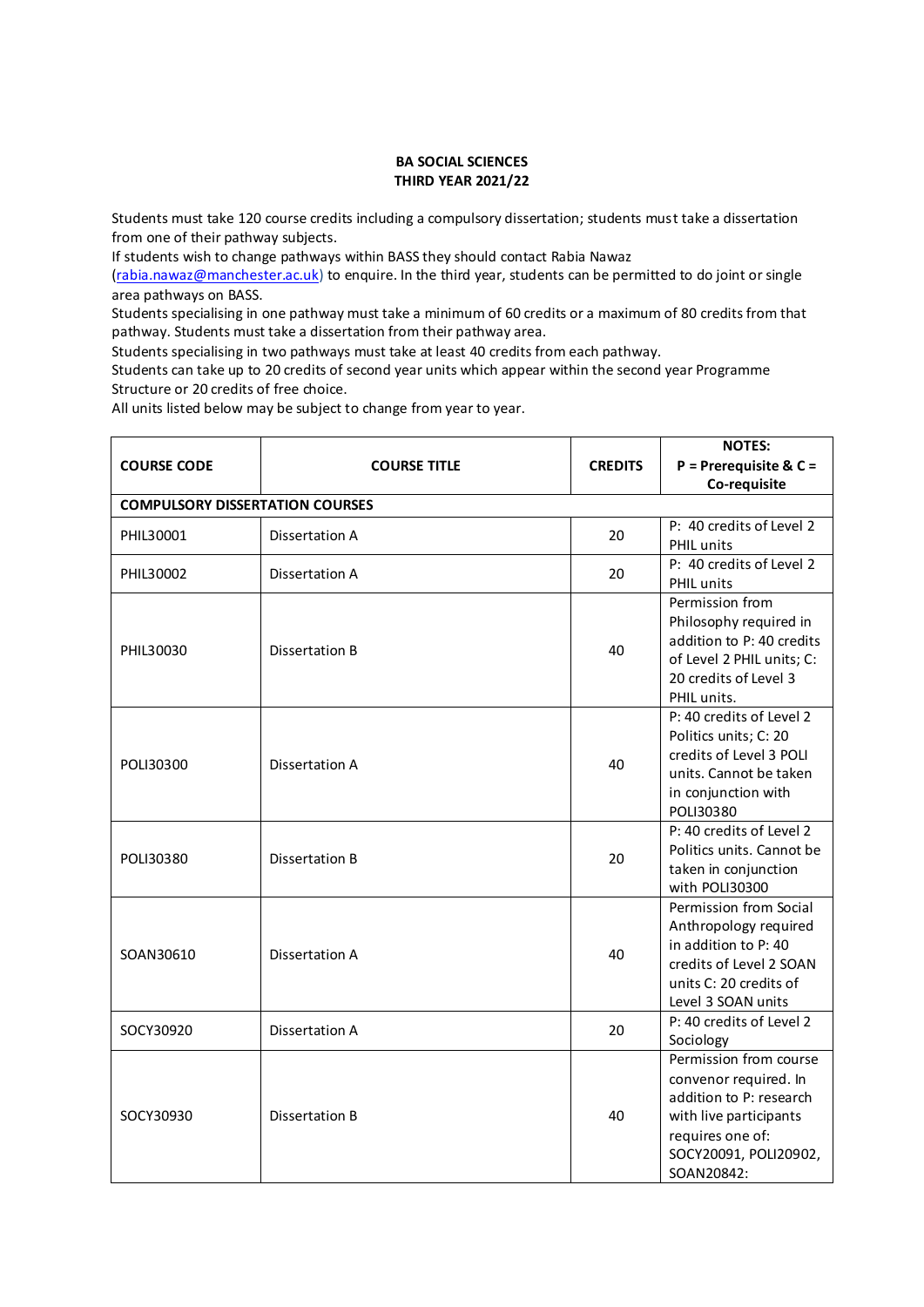|                                |                                              |    | Research which                           |
|--------------------------------|----------------------------------------------|----|------------------------------------------|
|                                |                                              |    | primarily uses statistical               |
|                                |                                              |    | analysis requires one of:                |
|                                |                                              |    | SOST20012, SOST20022,                    |
|                                |                                              |    | CRIM20441,                               |
|                                |                                              |    | CRIM20452; C: 20                         |
|                                |                                              |    | credits of Level 3 SOCY                  |
|                                |                                              |    | units                                    |
| CRIM30620                      | Dissertation A                               | 20 | P: 20 credits of Level 2                 |
|                                |                                              |    | CRIM units.                              |
|                                |                                              |    | Available at the<br>discretion of course |
|                                |                                              |    | convenor. In addition to                 |
|                                |                                              |    | P: 40 credits of Level 2                 |
| CRIM30610                      | Dissertation B                               | 40 | CRIM units and a                         |
|                                |                                              |    | minimum mark of 60%                      |
|                                |                                              |    | in all $2^{nd}$ yr modules; C:           |
|                                |                                              |    | 20 credits of Level 3                    |
|                                |                                              |    | CRIM units                               |
|                                |                                              |    |                                          |
|                                |                                              |    |                                          |
|                                |                                              |    |                                          |
| <b>PHILOSOPHY</b><br>PHIL30611 | Phenomenology                                | 20 |                                          |
| PHIL30621                      | <b>Advanced Topics in Aesthetics</b>         | 20 |                                          |
|                                |                                              |    |                                          |
| PHIL30721                      | Philosophy of Mathematics                    | 20 |                                          |
| PHIL30361                      | Philosophy of Psychology                     | 20 |                                          |
| PHIL30352                      | Language and Analysis                        | 20 |                                          |
| PHIL30812                      | Language and Oppression                      | 20 |                                          |
| PHIL30212                      | Metaphysics                                  | 20 |                                          |
| <b>POLITICS</b>                |                                              |    |                                          |
| POLI30321                      | Ethical Issues in World Politics             | 20 |                                          |
| POLI30191                      | The Politics and Philosophy of Nationalism   | 20 |                                          |
| POLI31041                      | Understanding Political Choice in Britain    | 20 |                                          |
| POLI30201                      | Intersectional IPE                           | 20 |                                          |
| POLI31031                      | Children, Family and Social Justice          | 20 |                                          |
| POLI30461                      | Power, Space and Popular Culture             | 20 |                                          |
| POLI30271                      | Political Morality and Dirty Hands           | 20 |                                          |
| POLI30721                      | <b>International Political Economy</b>       | 20 |                                          |
| POLI30281                      | <b>Chinese Politics</b>                      | 20 |                                          |
|                                | Contemporary Parliamentary Studies & British |    |                                          |
| POLI32041                      | <b>Political Tradition</b>                   | 20 |                                          |
| POLI31061                      | American Politics: Why do they do that?      | 20 |                                          |
| POLI30291                      | <b>Public Policy Problems</b>                | 20 |                                          |
| POLI30791                      | Gender, War and Militarism                   | 20 |                                          |
| POLI31011                      | War, Memories & Reconciliation in East Asia  | 20 |                                          |
| POLI30032                      | Politics of the European Union               | 20 |                                          |
| POLI30232                      | Gender, Sexuality and Politics               | 20 |                                          |
| POLI30242                      | <b>Elections and Voters</b>                  | 20 |                                          |
| POLI30452                      | The Politics of Hate                         | 20 |                                          |
| POLI32092                      | Sex, Bodies, and Money                       | 20 |                                          |
| POLI30252                      | Liberalism and Empire                        | 20 |                                          |
|                                |                                              |    |                                          |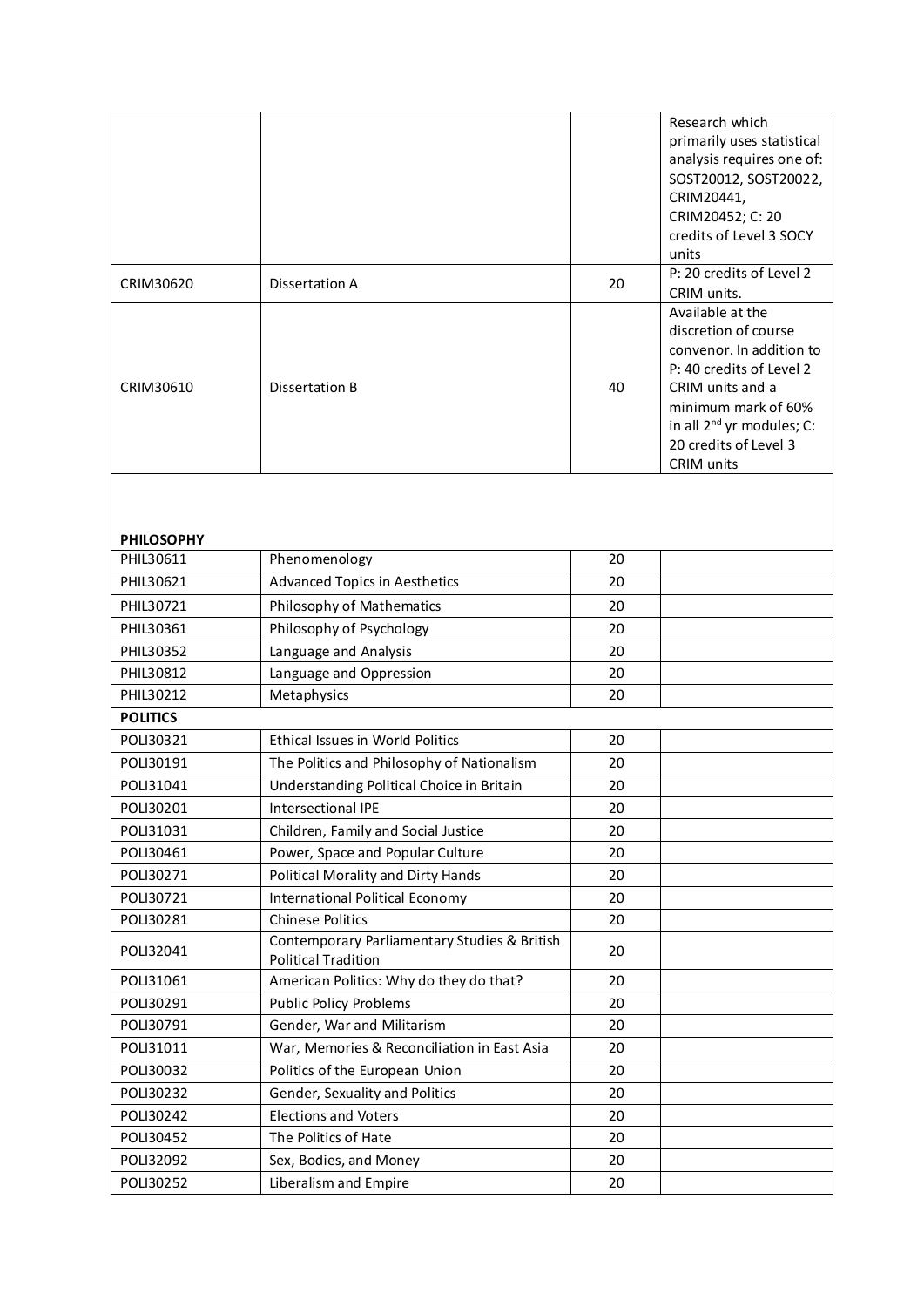| POLI30262                                        | Dimensions of Peace and Conflict                                                                                                                                         | 20                   |                                                                                                                                                                                                                                                                                                                                                                                                                   |
|--------------------------------------------------|--------------------------------------------------------------------------------------------------------------------------------------------------------------------------|----------------------|-------------------------------------------------------------------------------------------------------------------------------------------------------------------------------------------------------------------------------------------------------------------------------------------------------------------------------------------------------------------------------------------------------------------|
| POLI32062                                        | <b>Postcolonial Politics</b>                                                                                                                                             | 20                   |                                                                                                                                                                                                                                                                                                                                                                                                                   |
| POLI30862                                        | Africa and Global Politics                                                                                                                                               | 20                   |                                                                                                                                                                                                                                                                                                                                                                                                                   |
| POLI32132                                        | United States Foreign Policy                                                                                                                                             | 20                   |                                                                                                                                                                                                                                                                                                                                                                                                                   |
| POLI30362                                        | Political Ideologies in Modern Britain                                                                                                                                   | 20                   |                                                                                                                                                                                                                                                                                                                                                                                                                   |
| POLI32082                                        | International Political Economy of Trade                                                                                                                                 | 20                   |                                                                                                                                                                                                                                                                                                                                                                                                                   |
| POLI32162                                        | Race, Ethnicity, Migration                                                                                                                                               | 20                   |                                                                                                                                                                                                                                                                                                                                                                                                                   |
| <b>SOCIAL ANTHROPOLOGY</b>                       |                                                                                                                                                                          |                      |                                                                                                                                                                                                                                                                                                                                                                                                                   |
| SOAN30791                                        | <b>Screening Culture</b>                                                                                                                                                 | 20                   |                                                                                                                                                                                                                                                                                                                                                                                                                   |
| SOAN30251                                        | Anthropology of Health and Well-being                                                                                                                                    | 20                   |                                                                                                                                                                                                                                                                                                                                                                                                                   |
| SOAN30811                                        | Anthropology of Vision, Memory and the<br>Senses                                                                                                                         | 20                   |                                                                                                                                                                                                                                                                                                                                                                                                                   |
| SOAN30111                                        | Anthropology of Development &<br>Humanitarianism                                                                                                                         | 20                   |                                                                                                                                                                                                                                                                                                                                                                                                                   |
| SOAN30372                                        | Anthropology of Childhood, Youth and<br>Education                                                                                                                        | 20                   |                                                                                                                                                                                                                                                                                                                                                                                                                   |
| SOAN30392                                        | The Good Life: An Anthropology of Ethics                                                                                                                                 | 20                   |                                                                                                                                                                                                                                                                                                                                                                                                                   |
| SOAN30662                                        | Black Identities and Cultures on Latin America                                                                                                                           | 20                   |                                                                                                                                                                                                                                                                                                                                                                                                                   |
|                                                  | <b>DATA ANALYTICS (Formerly Quantitative Methods)</b>                                                                                                                    |                      |                                                                                                                                                                                                                                                                                                                                                                                                                   |
| SOST30031                                        | Answering Social Research questions with<br><b>Statistical Models</b>                                                                                                    | 20                   | *CORE for Data<br>Analytics pathway<br>students.                                                                                                                                                                                                                                                                                                                                                                  |
| SOST30012<br>SOST30022<br>SOST30172<br>SOST30062 | Theory and Method in Demography<br>Advanced Social Network Analysis<br>Quantitative Evaluation (of Policies,<br>Interventions and Experiments)<br>Data Science Modelling | 20<br>20<br>20<br>20 | This is a very popular<br>course unit, with limited<br>places. Students<br>interested in this course<br>are strongly advised to<br>complete course unit<br>selection as early as<br>possible to avoid<br>disappointment.<br>These are<br>recommended options<br>for the Data Analytics-<br>Quantitative methods<br>pathway<br>These are<br>recommended options<br>for the Data Analytics-<br>Quantitative methods |
| <b>SOCIOLOGY</b>                                 |                                                                                                                                                                          |                      | pathway                                                                                                                                                                                                                                                                                                                                                                                                           |
| SOCY30061                                        | Urban Sociology                                                                                                                                                          | 20                   |                                                                                                                                                                                                                                                                                                                                                                                                                   |
| SOCY30171                                        | Identity, Power & Modernity                                                                                                                                              | 20                   |                                                                                                                                                                                                                                                                                                                                                                                                                   |
| SOCY30241                                        | A Sense of Inequality                                                                                                                                                    | 20                   |                                                                                                                                                                                                                                                                                                                                                                                                                   |
| SOCY30151                                        | Secrets, Lies and Mass Deception                                                                                                                                         | 20                   |                                                                                                                                                                                                                                                                                                                                                                                                                   |
| SOCY30501                                        | Social Thought from the Global South                                                                                                                                     | 20                   |                                                                                                                                                                                                                                                                                                                                                                                                                   |
| SOCY30462                                        | Power and Protest                                                                                                                                                        | 20                   |                                                                                                                                                                                                                                                                                                                                                                                                                   |
| SOCY30142                                        | Body and Society                                                                                                                                                         | 20                   |                                                                                                                                                                                                                                                                                                                                                                                                                   |
| SOCY30042                                        |                                                                                                                                                                          | 20                   |                                                                                                                                                                                                                                                                                                                                                                                                                   |